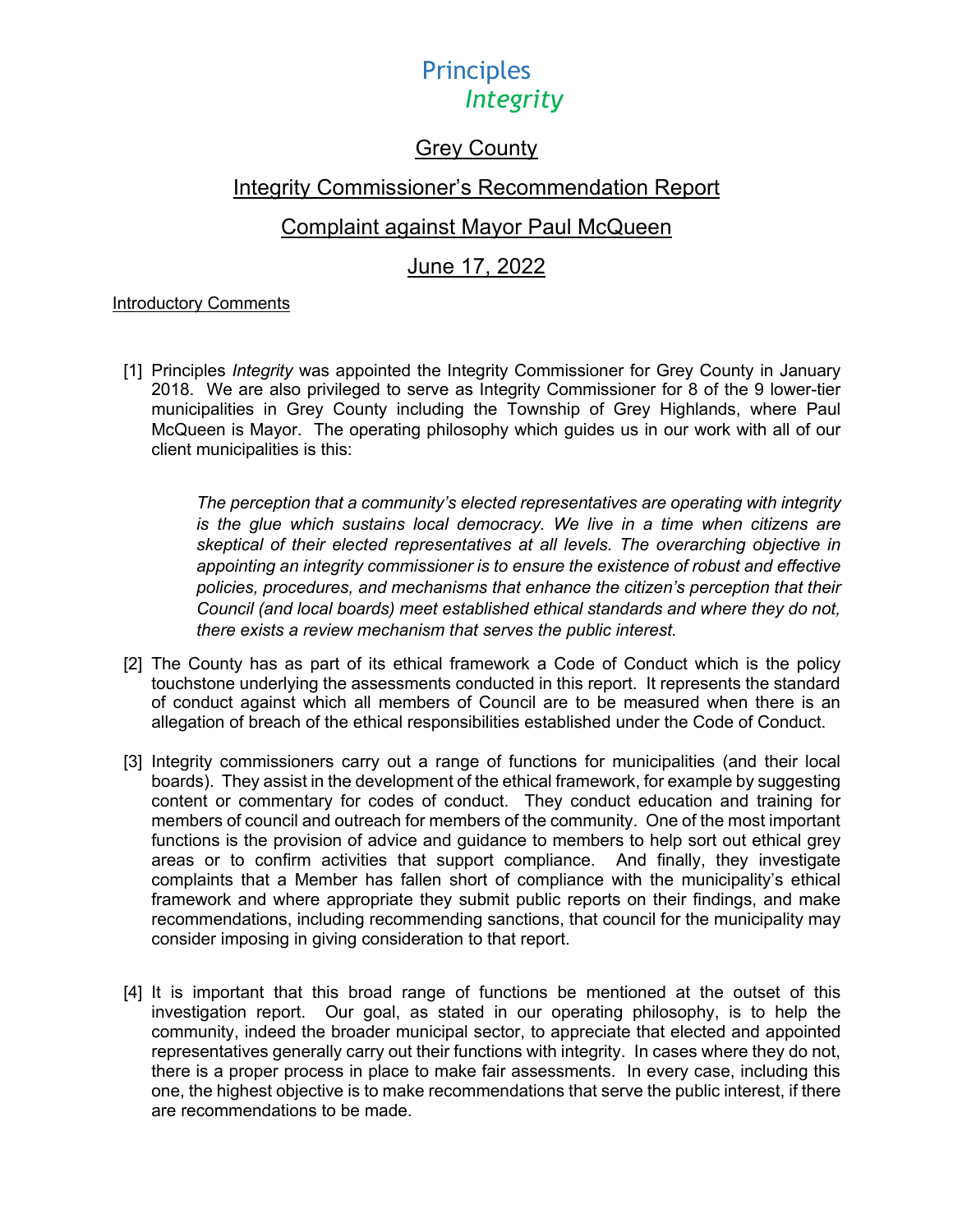### The Complaint

- [5] On March 21, 2022 we received a complaint filed by County Council member Deputy Mayor Brian O'Leary, requesting an investigation into whether alleged conduct by Mayor McQueen contravened the Council Code of Conduct of Grey County or Grey Highlands.
- [6] The particulars of the complaint can be summarized as follows:
	- on March 17, 2022 Mayor McQueen appeared to be participating simultaneously in two electronic meetings; when confronted, he demurred rather than answer directly.
	- receiving *per diems* for both of the meetings would not be ethical.
	- attending simultaneous meetings was a practice that Mayor McQueen had engaged in on other occasions.

#### Avoiding multiplicity of proceedings

- [7] The Complainant referenced the Mayor's obligations under both the County and the Township Codes of Conduct.
- [8] In circumstances where a member who sits on both the Township and County Councils, it is often the case that the facts alleged in a complaint make it abundantly clear which Code of Conduct is engaged.
- [9] However, where there is conduct and behaviour by a member which impacts the member's obligations at both bodies, or where, as here, the complaint references both Codes of Conduct, it is important for the Integrity Commissioner to turn their mind to determining which is the more appropriate municipal level for review, to reduce duplication and multiplicity, and identify the appropriate body which should consider the Recommendation Report of the Integrity Commissioner, if any.
- [10] Because we serve as Integrity Commissioner for both Grey County and Grey Highlands, there was no potential multiplicity of proceedings.
- [11] Given that the complaint arose out of proceedings during a County committee meeting at which both the complainant and respondent were present, we have determined that the closer nexus lies with Grey County, despite reference in the complaint to the respondent's obligations under the Grey Highlands Code of Conduct.
- [12] However, we have determined it appropriate to report to Grey Highlands Council in regard to our findings herein, and to indicate that the matter is, in our view, properly dealt with by County Council.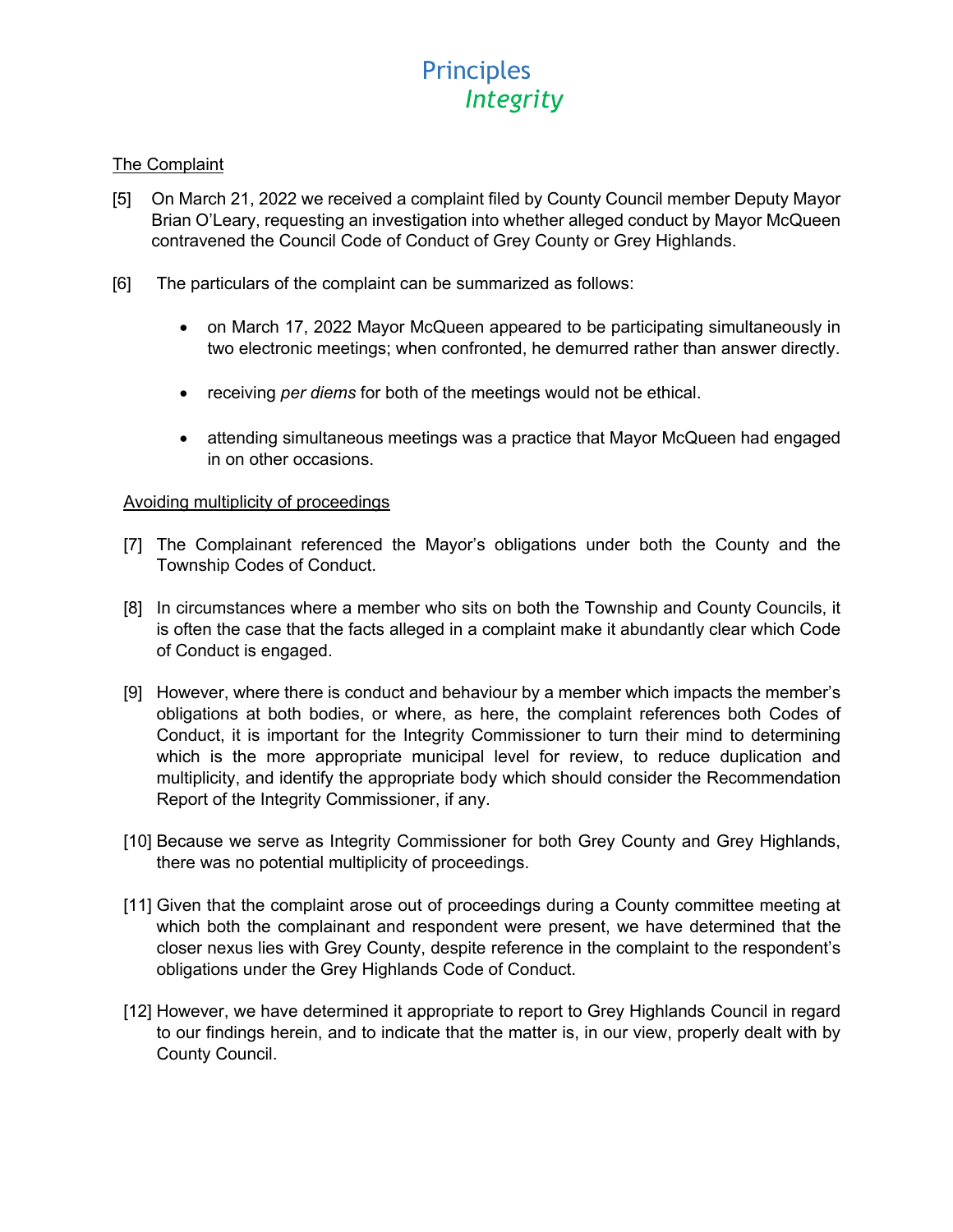[13] In the circumstances of this complaint we are of the view that a sanction is not warranted. However, where a sanction might be recommended, it is our view that only the Council to whom the Recommendation Report is provided at first instance by the Integrity Commissioner has jurisdiction to impose a sanction. Put another way, there is no 'additional sanction' which can be imposed by the other (upper- or lower-tier) municipal council on which the member sits. A respondent should not be at jeopardy for the imposition of sanctions at two bodies for the same concern.

### Relevant Code of Conduct Provisions

- [14] The relevant provisions of the County Code of Conduct are as follows:
	- A. General Introduction

Members of Grey County Council recognize their obligation to serve their constituents and the public in a conscientious and diligent manner understanding that as leaders of the community, they are held to a higher standard of behaviour and conduct.

Members recognize that ethics and integrity are at the core of public confidence in government and in the political process; that elected officials are expected to perform their duties in office and arrange their private affairs in a manner that promotes public confidence, avoids the improper use of influence of their office and conflicts of interests, both apparent and real. They recognize the need to uphold both the letter and the spirit of the law including policies adopted by Council.

#### Rule No. 9 Member Conduct

3. Members will make every effort to participate diligently in the activities of the committees, agencies, boards, commissions and advisory committees to which they are appointed by the County or by virtue of being an elected official.

### Process Followed for the Investigation

- [15] In conducting this investigation, Principles *Integrity* applied the tenets of procedural fairness. This fair and balanced process includes the following elements:
	- Reviewing the complaint to determine whether it is within scope and jurisdiction and in the public interest to pursue, including giving consideration to whether the complaint should be restated or narrowed, where this better reflects the public interest
	- Notifying the respondent Mayor McQueen of the complaint and seeking his response
	- Reviewing the Grey County Code of Conduct
	- Reviewing all relevant documentation and interviewing witnesses including members of Council and senior administrative staff at both Grey Highlands and Grey County
	- Providing the respondent with an opportunity to review and provide comments regarding the draft findings of the Integrity Commissioner.

### Background and Context: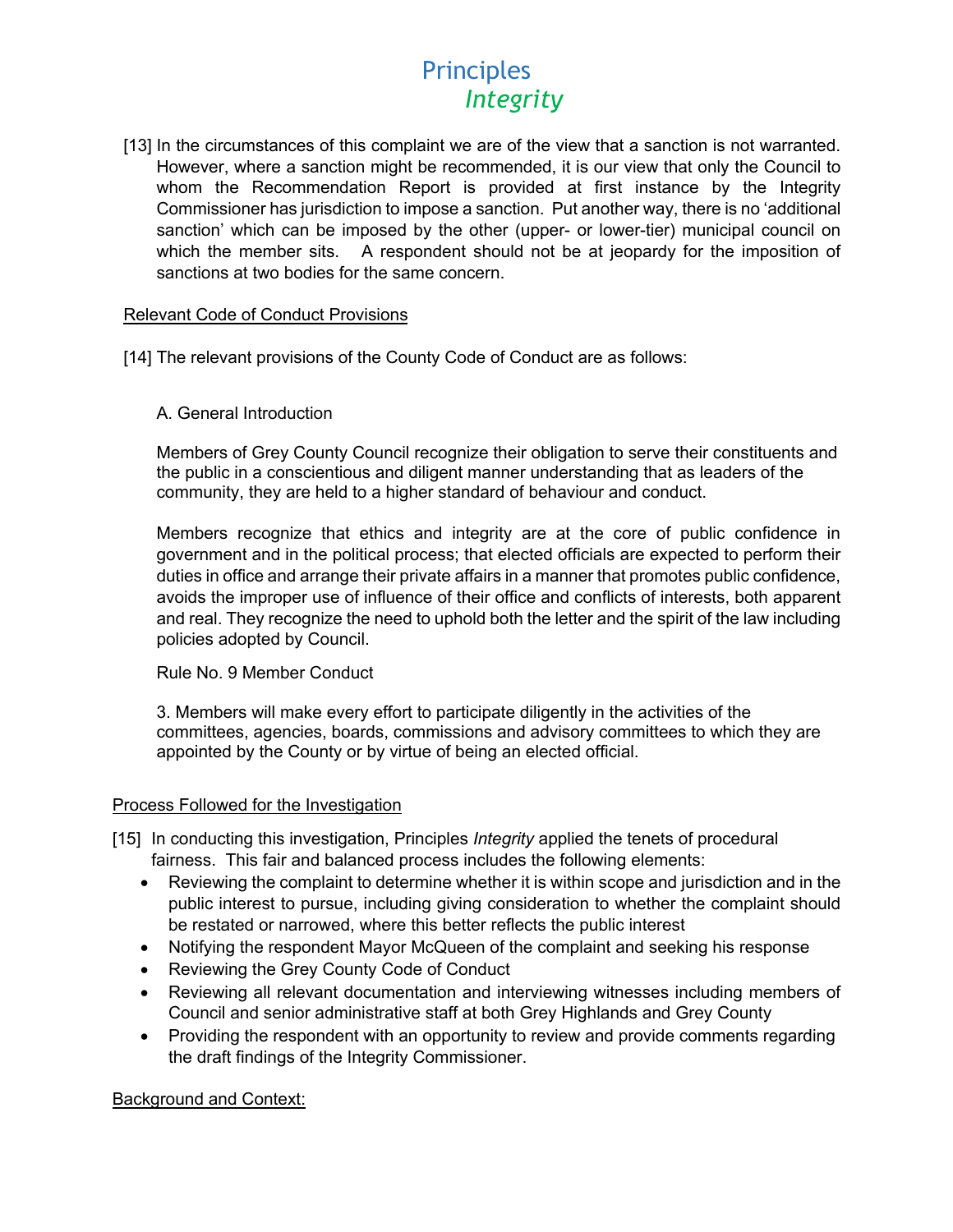- [16] Members of Council are appointed to a variety of committees and task forces, on which they serve as representatives deliberating on matters destined for Council's consideration and decision-making function, and sometimes bringing the municipality's perspective to another deliberative body's decision-making function. The Grey County Affordable Housing Task Force falls in the former category, whereas the Niagara Escarpment Commission falls into the latter.
- [17] Mayor McQueen was appointed to the Affordable Housing Task Force and the Niagara Escarpment Commission by Grey County Council.
- [18] Mayor McQueen serves as Chair to the Affordable Housing Task Force, a position to which he was appointed by the Task Force members.
- [19] Meetings of the various bodies on which members of Council serve are often established months in advance. The Niagara Escarpment Commission, for example, sets its meeting schedule before the start of each year.
- [20] Where committees are supported by staff at the municipality, staff endeavour to avoid scheduling conflicts. They can set meeting dates with an eye to members' other meeting commitments.
- [21] For busy members of Council, however, scheduling conflicts are at times unavoidable, and members are expected to manage their own calendar accordingly.
- [22] With the eruption of the Covid-19 pandemic, the Province enacted legislation authorizing municipal councils to convene meetings electronically. The advent of electronic council and committee meetings in the spring of 2020 was a game-changer, enabling municipalities to continue to carry on the vital work of local government.
- [23] In a multitude of other ways, electronic meetings have been a game-changer on many levels. Meetings can be attended without ever leaving home and consecutive meetings can be attended without lost travel time.
- [24] For many, electronic meetings provide an efficient means of managing a busy schedule.
- [25] For those with multiple devices (computer, ipad, iphone), electronic meetings provide a means of participating in multiple meetings simultaneously.
- [26] On March 17, 2022 there was a regular meeting of the Affordable Housing Task Force which was scheduled for 9:30 a.m.
- [27] Right at the very start of the Affordable Housing Task Force meeting, Mayor McQueen asked to hand off his role as Chair of the meeting to the Warden, and was advised that he could hand it off to the Vice Chair.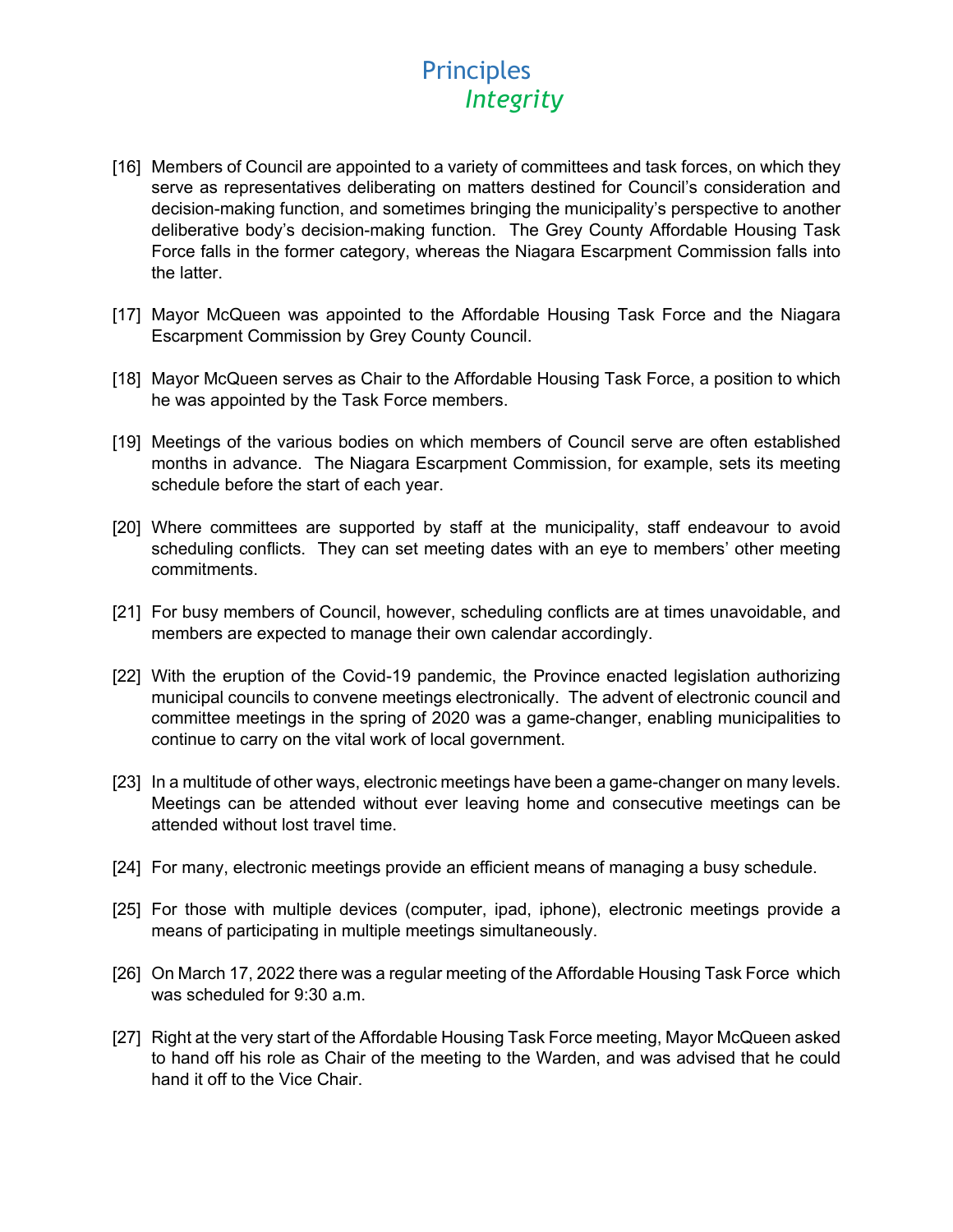- [28] It was apparent nothing had been pre-arranged, and no reason was given for the hand-off.
- [29] As the meeting progressed, some participants noticed that from time to time Mayor McQueen turned off his camera for short periods of time.
- [30] Towards the end of the meeting, he was asked directly whether he was participating in another meeting.
- [31] During the exchange, which occurred at approximately 1:12:20 into the archived recording of the meeting, voices from another device are clearly audible when Mayor McQueen unmuted to speak.
- [32] Mayor McQueen was asked '*are you participating in another meeting, or why are you not chairing the meeting?*', to which he replied that he was not feeling that great.
- [33] The question was repeated as a statement: '*So you are not in another meeting…*'
- [34] Following several seconds of silence, the acting chair responded '*I think his answer is no'*.
- [35] During the course of our investigation, Mayor McQueen admitted that on March 17, 2022 he participated in the County's Affordable Housing Task Force meeting, while simultaneously 'attending' the Niagara Escarpment Commission meeting.
- [36] Mayor McQueen advised us that he passed the role of the Chair to the Vice Chair because he was suffering from a minor illness at the time. He felt that he could not as a result carry out the role of Chair though he was able to attend.
- [37] We note that his attendance and participation are reflected in the records of both meetings.
- [38] We also note that several individuals we interviewed observed that there is a pattern of what could be characterized as divided attention exhibited by Mayor McQueen.
- [39] While electronic meetings have provided an opportunity for greater efficiencies through eliminating travel time, it has opened up new and uncharted territory for 'multi-tasking'.
- [40] The notion that a participant, physically sitting in a meeting, may momentarily shift their focus to check emails or send a text message is not considered problematic. However, the idea of participation, which engages active listening and thoughtful deliberation, in more than one meeting simultaneously throws into question meaningful participation in either meeting.
- [41] Particularly where rights of individuals, or property owners, are the subject of deliberations, members of the deliberative body owe a duty of undivided attention to consideration of matters before them.
- [42] The Code of Conduct admonishes members of Council to participate diligently in their responsibilities serving on committees and other bodies to which they are appointed.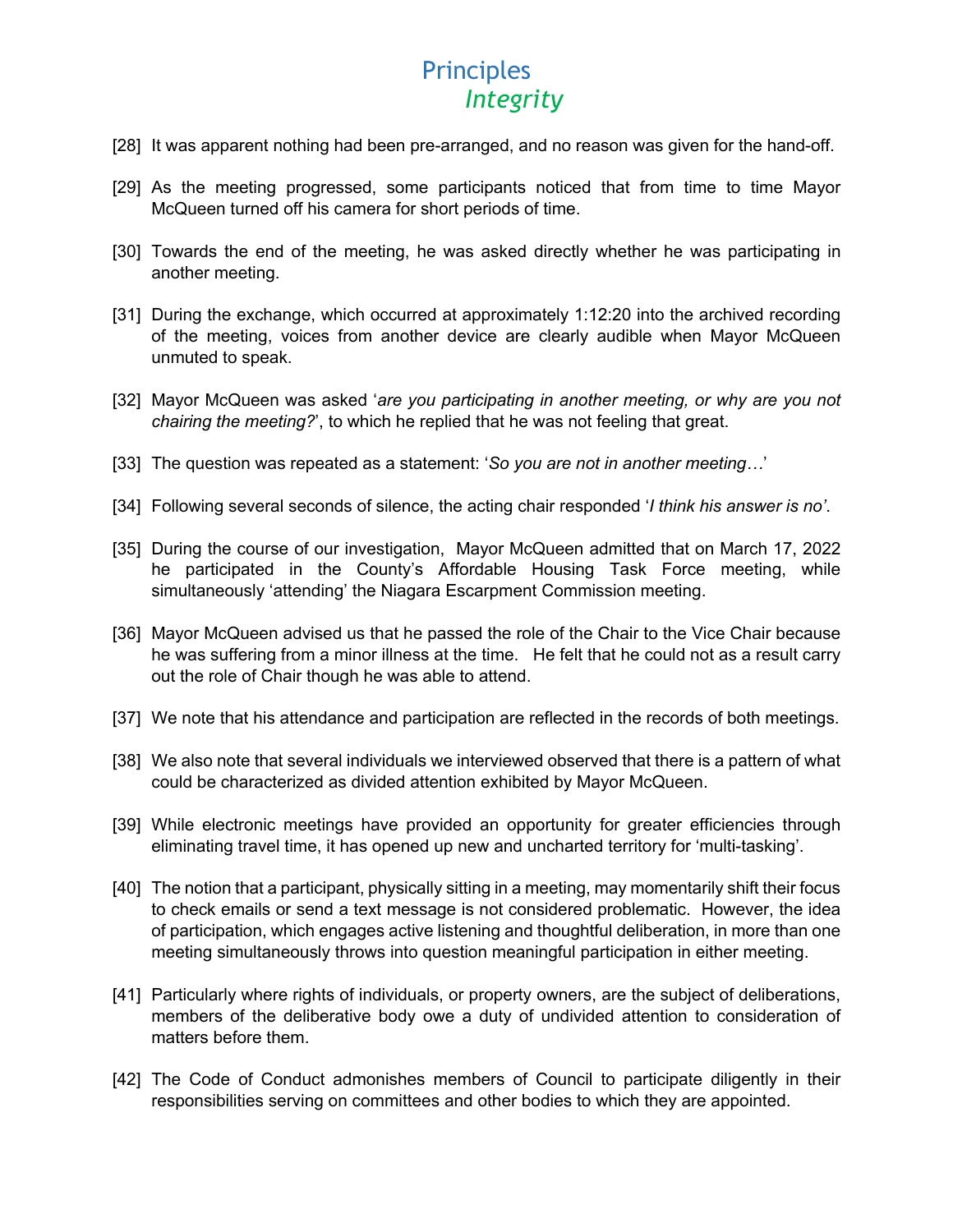- [43] Coincidentally, just 3 minutes before the exchange where Mayor McQueen was confronted with participating in another meeting, one of the of the other members of the County Task Force had been commenting on the complicated and complex issues which they are challenged to understand in order to find solutions.
- [44] The obligation to participate diligently precludes participating in multiple meetings simultaneously. Even where it is technically possible, it fails to meet the standard expected by the public of its municipal representatives.
- [45] In those unavoidable circumstances where a participant must re-direct their attention elsewhere, the more transparent approach would be to indicate this to others on the body.
- [46] Grey County does not provide members with a *per diem*. Members are compensated through an annual salary.
- [47] The Township of Grey Highlands Council remuneration policy provides a modest base salary, supplemented by *per diems* for half- and full-day meetings. Mayor McQueen's attendance at the Grey County Affordable Task Force is eligible for a half *per diem*.
- [48] The Niagara Escarpment Commission provides *per diems* directly to its members. Members are compensated a half per diem to review meeting reports and a full *per diem* for participation in a meeting.
- [49] The record of the NEC meeting of March 17, 2022 notes that the meeting started at 10 a.m., and that Mayor McQueen was in attendance until 11 a.m. The meeting adjourned at 12:30 pm.
- [50] At 8:15 a.m. the next morning, March 18, 2022, Mayor McQueen emailed NEC staff to decline the *per diem*.
- [51] We find that Mayor McQueen participated in both meetings simultaneously. We find that this fails to meet the standard expected of participating diligently.
- [52] We note that on at least 3 occasions during the course of the pandemic, Mayor McQueen received a per diem from the Niagara Escarpment Commission (NEC) for dates on which he claimed and received per diems from Grey Highlands for other meetings attended:

| June 17, 2021: | Full day per diem for NEC meeting $12:00 \text{ pm} - 5:20 \text{ pm}$              |
|----------------|-------------------------------------------------------------------------------------|
|                | $\frac{1}{2}$ day per diem from Grey Highlands for Westway Beaver<br>Valley meeting |

November 17, 2021: Full day per diem for NEC meeting 9:30 am – 3:00 pm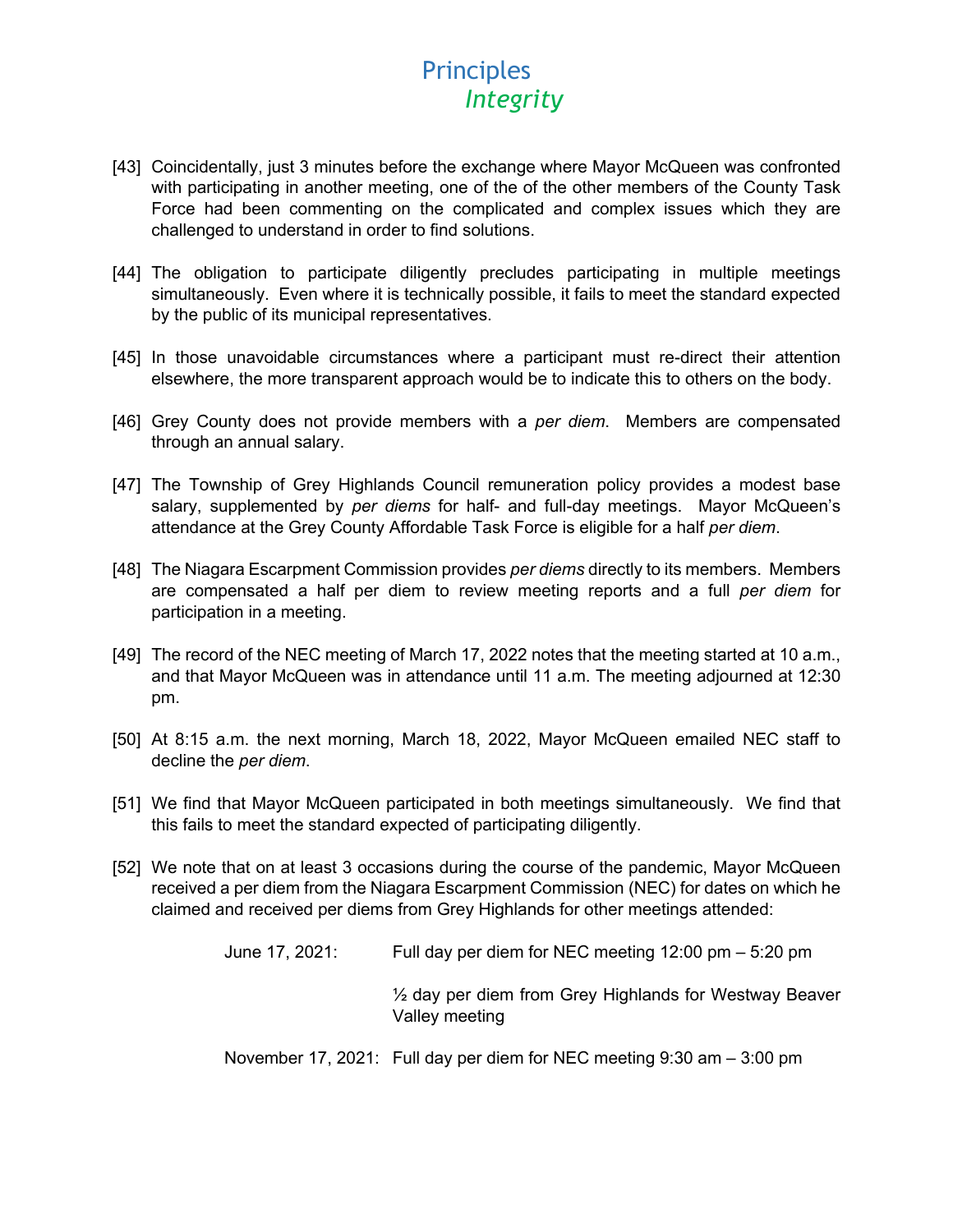½ day per diem from Grey Highlands for Budget 2 open houses: 10:00 am and 4:00 pm

November 18, 2021: Full day per diem for NEC meeting 9:30 am – 3:15 pm

 $\frac{1}{2}$  day per diem from Grey Highlands for Museum and Heritage Advisory Committee meeting 1:00 - 2:30 pm

½ day per diem from Grey Highlands for Chamber of Commerce Annual Meeting

[53] The Grey Highlands Council Remuneration Policy contains the following definitions:

Half day per diem as a meeting/attendance from 9:00 am - 12:00 noon; or 1:00 - 4:00 pm; or 7:00 – 10:00 pm.

Full day per diem as a meeting/attendance from 10:00 am – 6:00 pm; or  $4:00 - 10:00$  pm.

Two meetings held consecutively at the same location would equal a full day per diem, however, two consecutive meetings held in different locations may equal two half days.

- [54] While the propriety of participating in two meetings simultaneously might appear to fall into a 'grey area', in fact Council at Grey Highlands grappled with this very issue in September of 2020 when disciplinary action was taken regarding an employee participating in meetings of another body during his regular work hours.
- [55] Having had the recent deliberations dealing with the issue at Council, Mayor McQueen knew, or ought to have known, the problematic optics created by participating in more than one meeting simultaneously.
- [56] Even if no per diem were available, members of Council are expected to prepare for and diligently participate in meetings of Council, committees, and other bodies on which they serve.
- [57] Participating virtually in proceedings at two different meetings watching and listening on an electronic device – necessitates divided attention and results in diminished focus for both meetings. In our view, subject to exceptional circumstances, participating in two simultaneous meetings concurrently reflects a lack of diligent participation and fails to meet the high standards expected of members.
- [58] We find that Mayor McQueen failed to meet ethical standards of diligent participation on the occasions when he participated simultaneously in virtual meetings which were proceeding concurrently.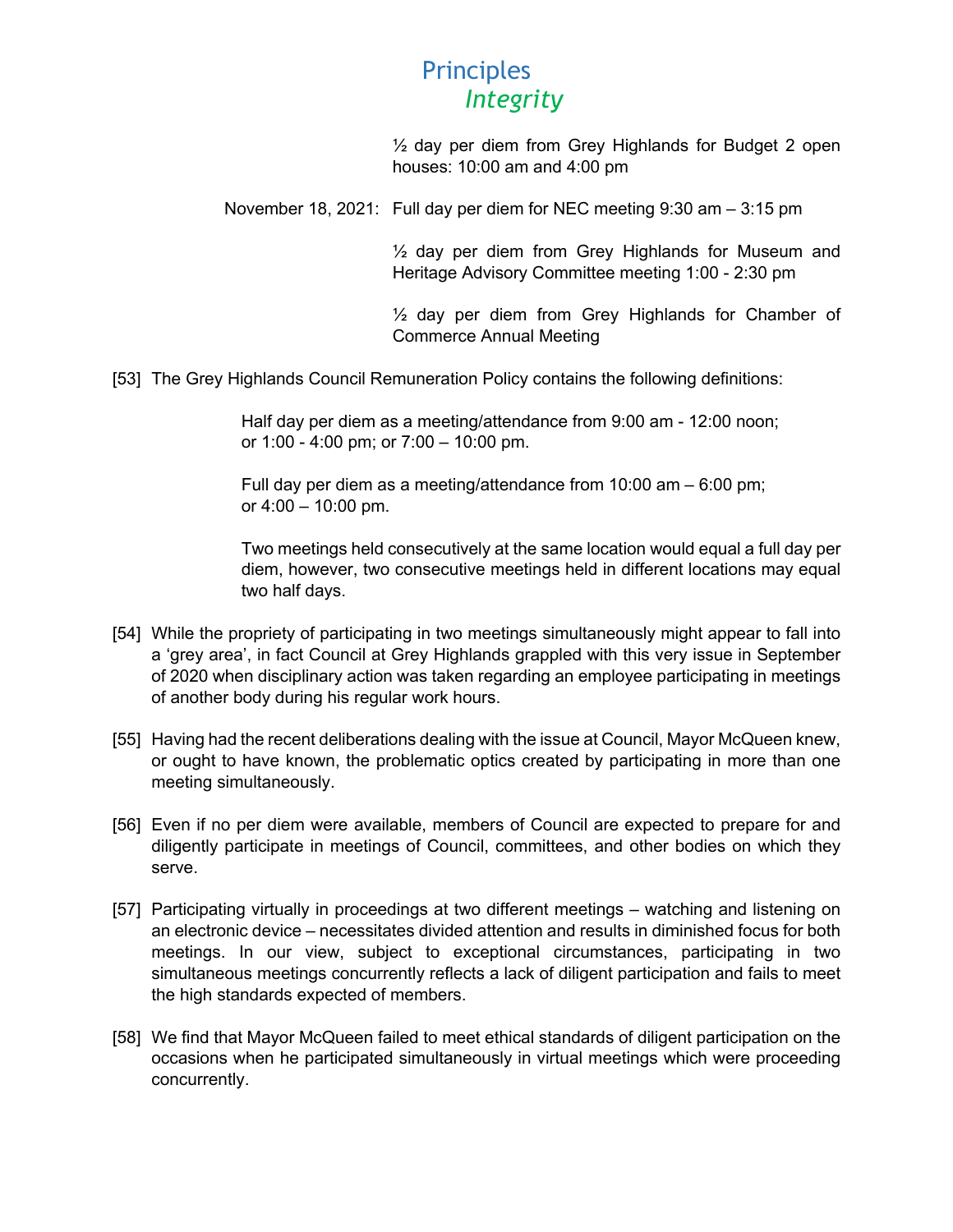- [59] While he declined a per diem for the March 17, 2022 NEC meeting (by email March 18 to the NEC), it is evident as noted above that he has received per diems for virtual meetings occurring concurrently, on at least 3 separate occasions in 2021.
- [60] We find that claiming and accepting multiple per diems under such circumstances raises an ethical concern beyond simply failing to diligently participate in the simultaneously occurring meetings. The receipt of a per diem under such circumstances reflects an improper 'doubledipping', whereby the member is twice compensated for the time spent.

### Findings:

- [61] We find that Mayor McQueen participated in two meetings simultaneously. We find that this fails to meet the standard expected of participating diligently.
- [62] We find that Mayor McQueen failed to meet ethical standards of diligent participation on the occasions when he participated simultaneously in virtual meetings which were proceeding concurrently.
- [63] We find that claiming and accepting multiple per diems under such circumstances raises an ethical concern.

#### Recommendations and Concluding Remarks:

- [64] An Integrity Commissioner's investigation report is not simply the conclusion of a technical exercise to determine whether there has been a breach of codified standards of behaviour. As noted at the outset, we see as our highest objective in concluding an investigation to be the making of recommendations that serve the public interest.
- [65] We find that the claiming of multiple per diems by Mayor McQueen reflects a practice which is contrary to the ethical standards expected of Members of Council.
- [66] We also observe that, when asked directly about whether he was participating in another meeting on March 17, 2022, he appeared to be less than forthcoming.
- [67] It is an open question whether his decision to decline the NEC per diem on March 18 flowed from the fact of being 'called out' at the conclusion of the meeting.
- [68] As noted in this investigation, electronic meetings provide an opportunity for greater efficiencies, eliminating travel time, but have also opened up fertile ground for 'multi-tasking'.
- [69] However, the concept of meaningful participation engages active listening and thoughtful deliberation. Engaging in multiple meetings simultaneously fails to meet the Code of Conduct obligation on members of Council to participate diligently in their responsibilities serving on committees and other bodies to which they are appointed.